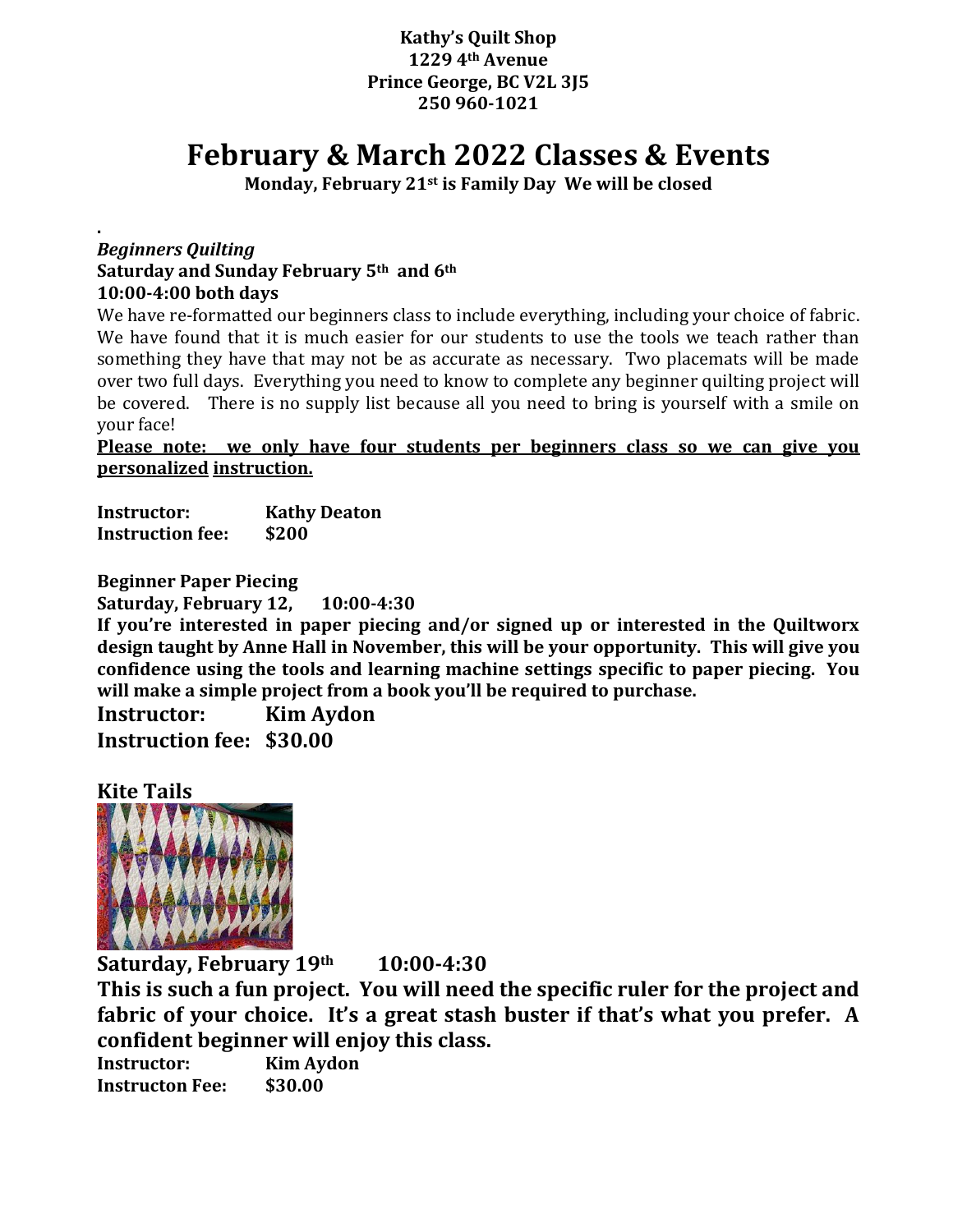#### **Bargello**



**Saturday, March 5th, Sunday March 6th and Saturday March 26th**

**Don't be daunted by this beauty, it's super easy. Lots of sewing but you have three days to get you well on the way to completion. There are several sizes to choose from. This is suitable for a confident beginner.**

**Instructor: Kathy Deaton Instruction fee: \$60.00**

**Mega Bow Tucks Tote**



**Saturday and Sunday March 12th and 13th or Monday and Tuesday March 21st and 22nd 10-4**

**This has been such a popular class we just keep offering it because there's always a new group of people that want to make one or two or three. Sign up for this class because she thinks this is going to be the last time she will teach it.** 

**Instructor: Kim Aydon Instruction fee: \$60.00**

**Curvy Log Cabin**



**Saturday, March 19th 10:00-4:30**

**We love using a new ruler and you will too. This is a fun new take on the traditional log cabin block. You will easily make this table runner top in a day. This class is suitable for a confident beginner.**

**Instructor: Kim Aydon Instruction fee: \$30.00**